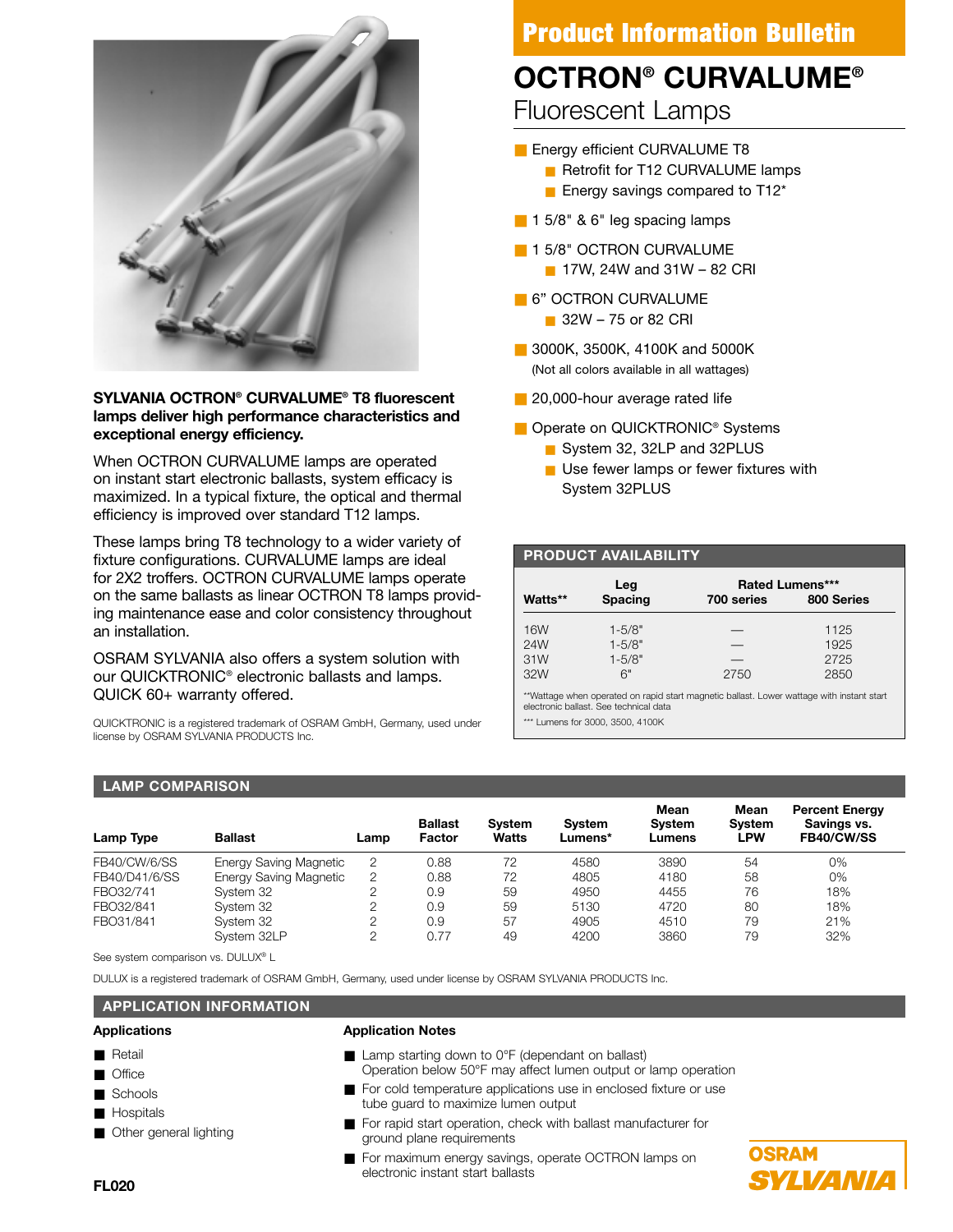# **SYSTEM COMPARISON**

#### **1 5/8" OCTRON CURVALUME vs. DULUX® L (2 & 3-Lamp)**

| Lamp Type      | <b>Ballast</b> | Lamp           | <b>Ballast</b><br>Factor | System<br><b>Watts</b> | <b>System</b><br>Lumens | Mean<br>System<br>Lumens | Mean<br><b>LPW</b> | Percent<br>Lumens |
|----------------|----------------|----------------|--------------------------|------------------------|-------------------------|--------------------------|--------------------|-------------------|
| FT40/DL/841/RS | Electronic IS  | $\overline{2}$ | 0.85                     | 66                     | 5360                    | 4820                     | 73                 | 100%              |
|                | System 40DL    | $\overline{2}$ | 1.0                      | 74                     | 6300                    | 5670                     | 77                 | 118%              |
| FBO31/841      | System 32 PLUS | $\overline{2}$ | 1.2                      | 76                     | 6540                    | 6020                     | 79                 | 125%              |
| FT40/DL/841/RS | Electronic IS  | 3              | 0.87                     | 102                    | 8220                    | 7400                     | 73                 | 100%              |
| FT40/DL/841/RS | System 40DL    | 3              | 1.0                      | 109                    | 9450                    | 8510                     | 78                 | 115%              |
| FBO31/841      | System 32      | 3              | 0.9                      | 84                     | 7360                    | 6770                     | 81                 | 91%               |
|                | System 32 LP   | 3              | 0.77                     | 73                     | 6300                    | 5800                     | 79                 | 78%               |
|                | System 32 PLUS | 3              | 1.18                     | 109                    | 9650                    | 8880                     | 81                 | 120%              |

# **TECHNICAL INFORMATION**

**Electrical Characteristics 60 Hz Magnetic Rapid Start**

|                                                                   |                                              |                 |                      | <b>Ballast Requirements</b>                 |                               |                              |                                            |  |  |
|-------------------------------------------------------------------|----------------------------------------------|-----------------|----------------------|---------------------------------------------|-------------------------------|------------------------------|--------------------------------------------|--|--|
| Lamp<br>Type                                                      | <b>Lamp Rated</b><br><b>Power</b><br>(watts) | Lamp<br>Current | Lamp<br><b>Volts</b> | <b>Open</b><br><b>Circuit</b><br>Volts' (V) | <b>Starting</b><br>Time (sec) | <b>Filament</b><br>Volts (V) | <b>Max. Current</b><br><b>Crest Factor</b> |  |  |
| FBO <sub>16</sub>                                                 | 16                                           | 265 ma.         | 65                   | 210                                         | $0.75 - 2.0$                  | 3.4                          | 1.7                                        |  |  |
| <b>FBO24</b>                                                      | 24                                           | 265 ma.         | 99                   | 260                                         | $0.75 - 2.0$                  | 3.4                          | 1.7                                        |  |  |
| <b>FBO31</b>                                                      | 31                                           | 265 ma.         | 135                  | 300                                         | $0.75 - 2.0$                  | 3.4                          | 1.7                                        |  |  |
| <b>FBO32</b><br>$\sim$ $\sim$ $\sim$<br>$\cdot$ $=$ $\sim$ $\sim$ | 32                                           | 265 ma.         | 137                  | 300                                         | $0.75 - 2.0$                  | 3.4                          | 1.7                                        |  |  |

1 Starting at 50°F and above

#### **Electrical Characteristics 25 KHz Electronic Instant Start**

|                                               | <b>Lamp Rated</b>       |                 |                      | Open                                     |                               |                                            |  |
|-----------------------------------------------|-------------------------|-----------------|----------------------|------------------------------------------|-------------------------------|--------------------------------------------|--|
| Lamp<br><b>Type</b>                           | <b>Power</b><br>(watts) | Lamp<br>Current | Lamp<br><b>Volts</b> | <b>Circuit</b><br>Volts <sup>2</sup> (V) | <b>Starting</b><br>Time (sec) | <b>Max. Current</b><br><b>Crest Factor</b> |  |
| FBO <sub>16</sub>                             | 13                      | 210 ma.         | 61                   | 425                                      | 50                            |                                            |  |
| <b>FBO24</b>                                  | 20                      | 210 ma.         | 96                   | 425                                      | 50                            | ۱.7                                        |  |
| <b>FBO31</b>                                  | 27                      | 210 ma.         | 131                  | 500                                      | 50                            | .7                                         |  |
| <b>FBO32</b>                                  | 28                      | 210 ma.         | 136                  | 500                                      | 50                            | .7                                         |  |
| $200$ and $100$ and $100$ and $100$ and $100$ |                         |                 |                      |                                          |                               |                                            |  |

2 Single lamp requirement

### **WARRANTY INFORMATION**

Quick 60+ OSRAM SYLVANIA lamp and ballast combination – Limited two-year lamp warranty and a five-year ballast warranty is possible if both lamp and ballast are provided by OSRAM SYLVANIA. See the Quick 60+ warranty for details and restrictions.



#### **Typical Fluorescent Lamp Mortality Fluorescent Lamp Lumen Maintenance**

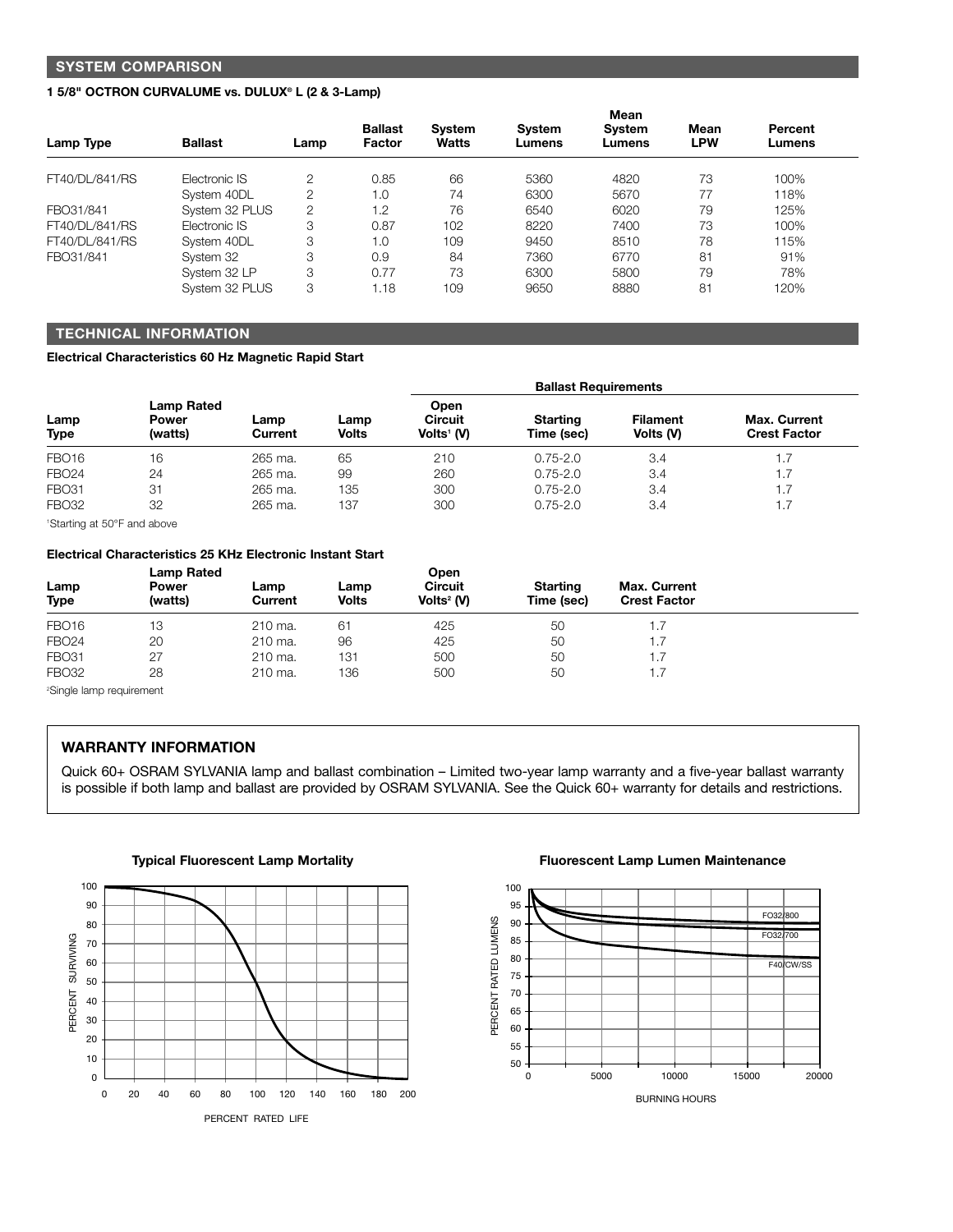